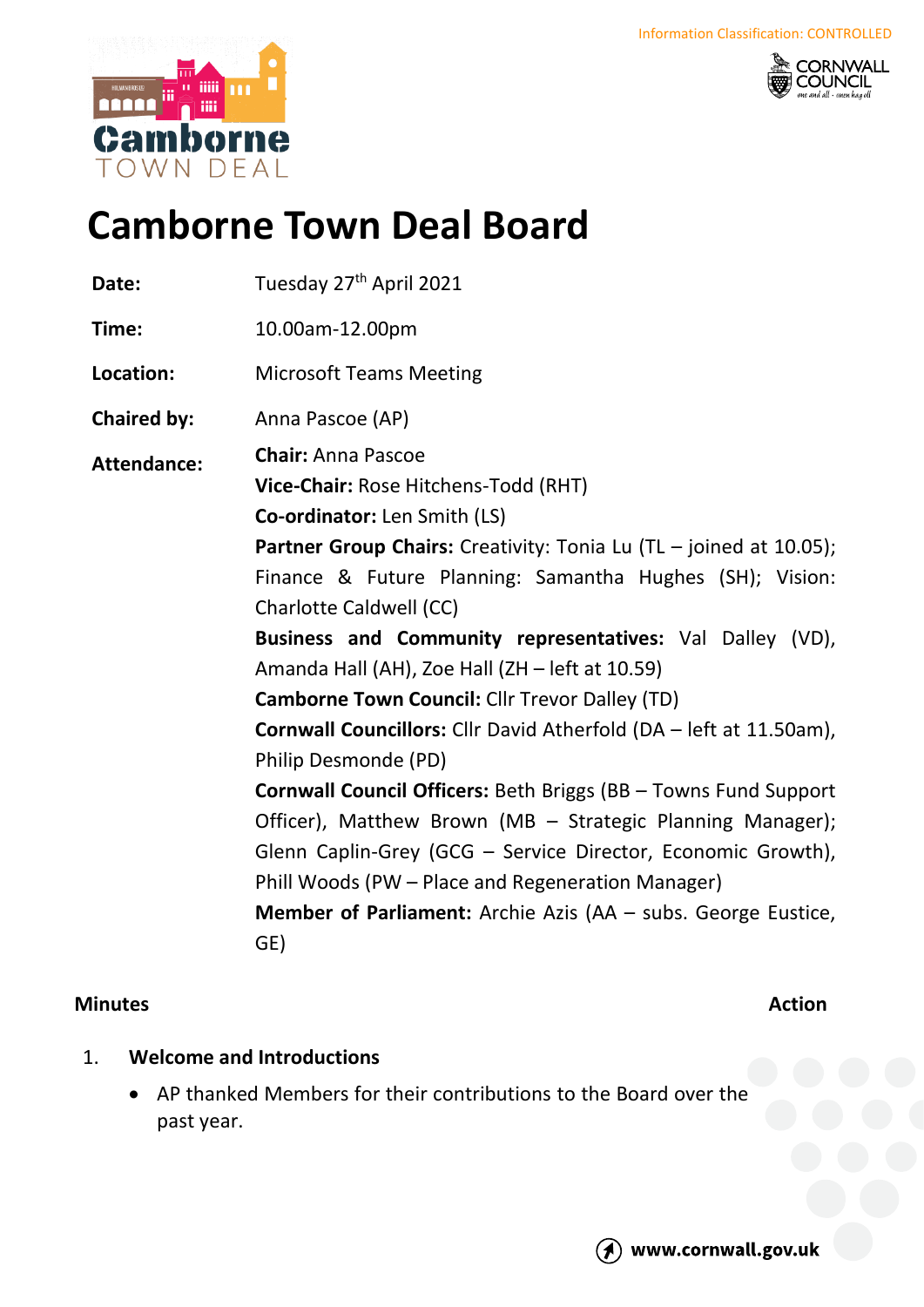## 2. **Apologies**

Apologies had been received from Sue Bradbury (SB - Comms & Engagement Chair), Mark Duddridge (MD – LEP representative), Justin Olosunde (JO – Prosperity Chair).

#### 3. **Declarations of Interest**

- CC declared an interest in the Youth Café
- DA declared an interest in West Cornwall Works
- VD declared an interest in the Donald Thomas Centre and It's Possible Camborne CIC.
- SH declared an interest in any items concerning Camborne Town Council.
- AH declared an interest in It's Possible Camborne CIC.
- AP declared an interest in any items concerning Camborne BID.
- RHT declared an interest in West Cornwall Works, It's possible Camborne CIC and Camborne Town Council.

#### 4. **Board Attendance Register**

• This document was noted.

## 5. **Minutes of last meeting and matters arising**

- The minutes of the meeting held  $30<sup>th</sup>$  March 2021 were agreed by the Board as an accurate record.
- It was noted that all matters arising were covered on the agenda.

## 6. **Capacity Funding Expenditure Update**

- LS presented the budget update.
- PW advised that end of year accounts had been requested and he would send to the Board on receipt.
- LS advised that there was £50k remaining in the budget.
- RHT asked PW to confirm advice on where remaining budget should be spent.
- PW advised that the advice being provided to all Cornish Town Deal Boards was that all remaining funds should be spent on business case development.
- PW noted that the outcome of the post-submission assessment (PSA) being conducted by Arcadis was crucial in understanding the needs of each project to develop their business case.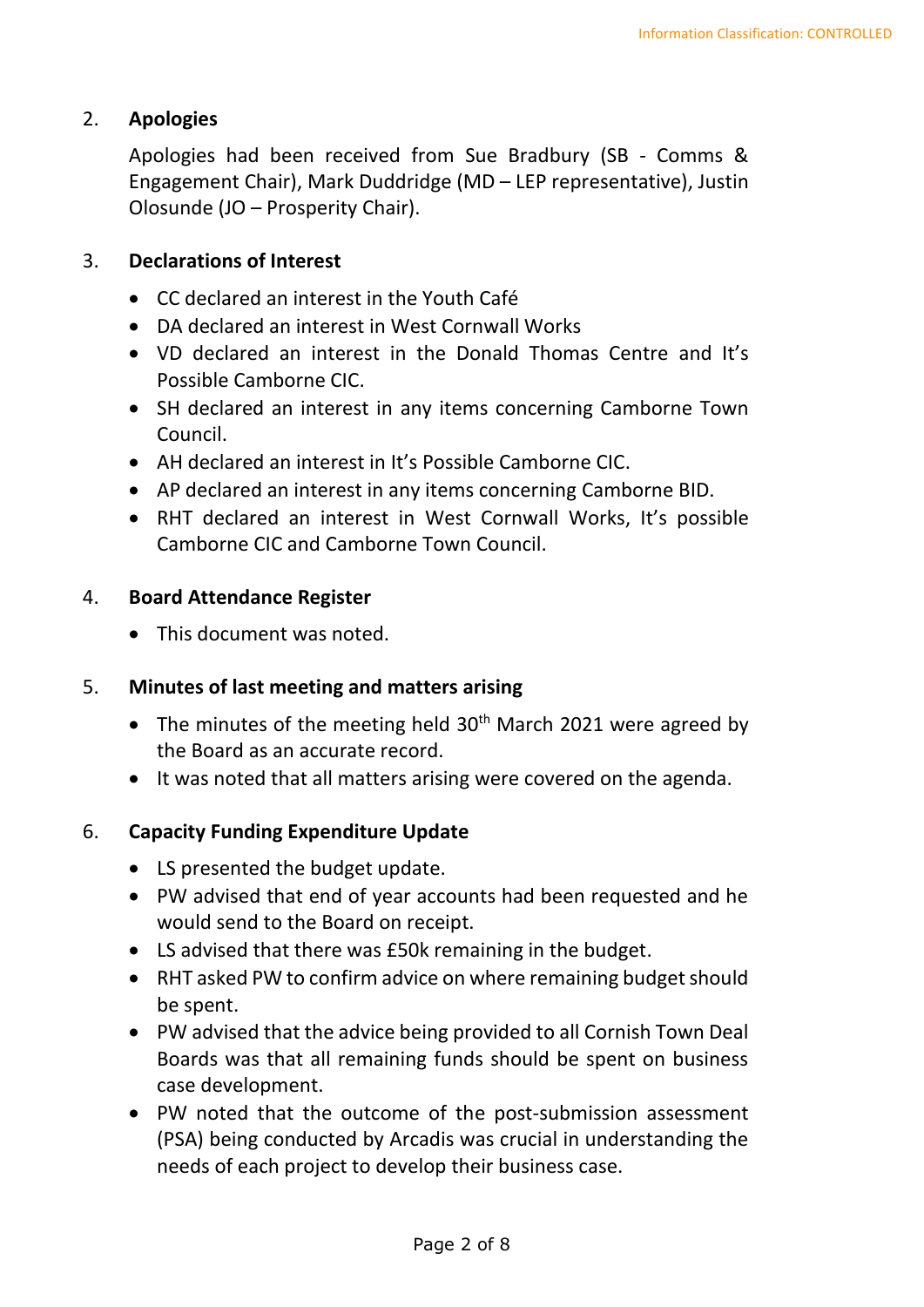- PW advised that a report was anticipated from Arcadis at the end of May.
- PD enquired as to the decision to engage Arcadis and their local knowledge. PW advised that they are providing this service to Town Deals nationally and speaking with each project lead to draw on local knowledge.
- The Board voted to allocate £40k of the remaining capacity funding, in principle to the full business case development. PD abstained from voting on this item.
- **ACTION:** LS to liaise with project leads in order to ascertain likely required support.

LS

• PW noted that this should be done in close conjunction with Arcadis as this was a key outcome of their report.

## 7. **Accelerated Fund progress update**

- A report on the Buzz Station and an infographic on Project A-Void had been circulated with the agenda pack.
- MB ran through the key points of the Buzz Station report and outlined the options and timelines currently under consideration.
- The confidential nature of this discussion, due to ongoing negotiations was noted.
- MB advised that a report, including a site specification, was expected from Arcadis within the next 10 days.
- The Board acknowledged the urgent need to consider alternative options.
- This report was noted, with decisions to be discussed under items 8 and 10(c) when considering recommendations coming out of written procedures and Finance & Future Planning subgroup.
- Project A-Void infographic was noted.
- AP noted that, in order to aid further discussion on the PMO and future planning, items 9 and 12 would be brought forward for discussion as the next two agenda items.

## 8. **Consideration and agreement of items sent via written procedure (recommendations to Cornwall Council from Prosperity Partners presented at last Board meeting)**

• LS talked Members through the outcome of written procedures.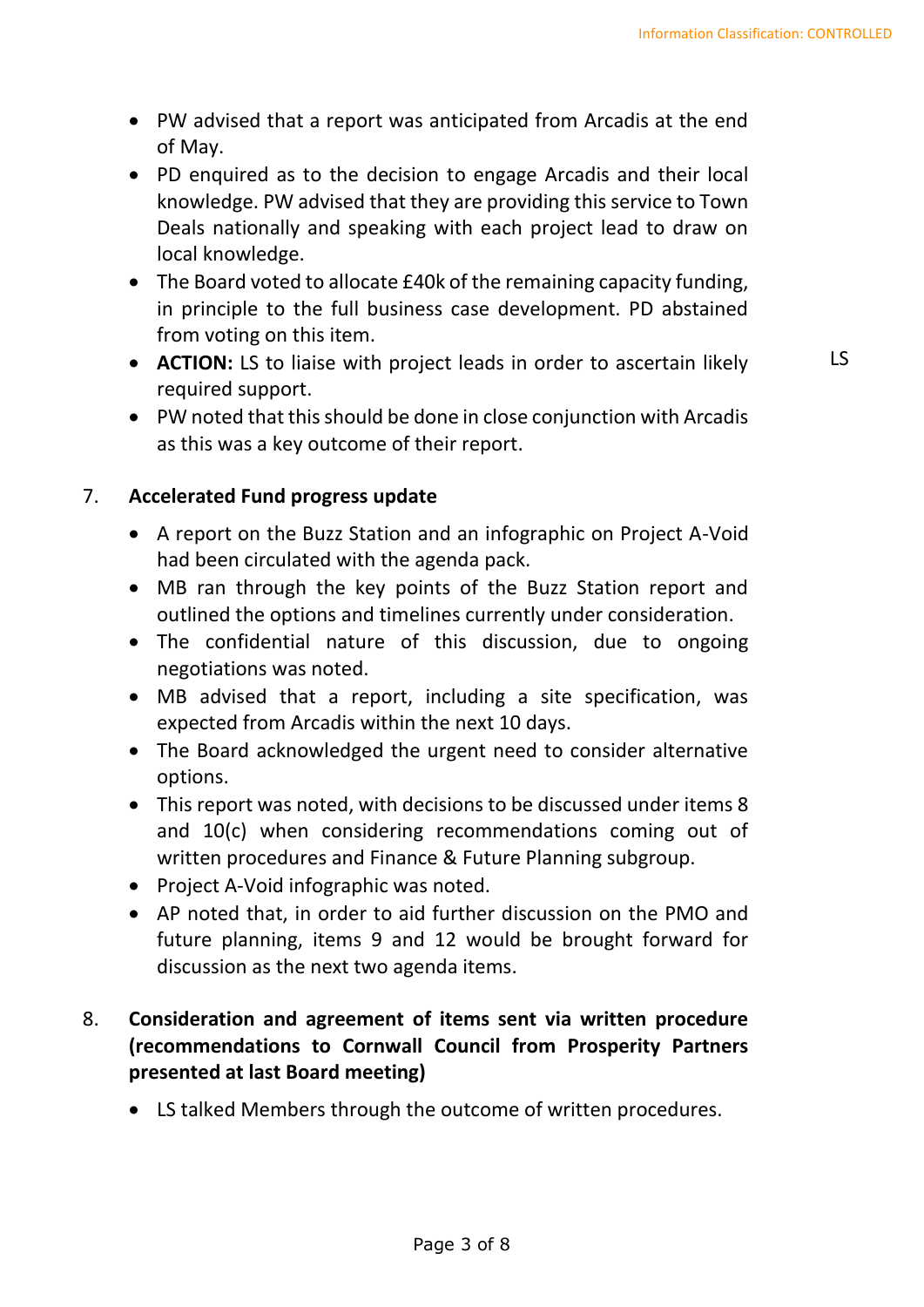- LS noted that the Board had, under the last agenda item agreed to an in-principle allocation of £40k of the remaining capacity fund to business case development, leaving just over £10k in the budget.
- First recommendation, Item 9(a) of Prosperity Partners paper to appoint a comms lead for a 6-month period.
- The Majority of Members had indicated via written procedures that they were supportive of this recommendation.
- However, the Board noted that this remaining allocation was not sufficient to cover the same monthly expenditure as had been spent on Roscoe Communications input.
- Members discussed this issue and LS and PW provided input on the future PMO role in comms.
- Board members felt that the input in the coming months was around announcement of the Government decision and noted that a draft announcement had been produced.
- Members therefore considered that a lower monthly cost input was required.
- The Board agreed an initial budget of £750 per month for 2 months.
- PW advised that he would consult Cornwall Council comms team as to whether they had capacity to provide the level of input the Board required for this interim period.
- **ACTION:** PW to consult with Cornwall Council comms colleagues.
- Members agreed that the tender process, which would require one quote at this value, could be agreed under delegated powers via the Comms & Engagement Partners.
- **ACTION:** LS to work with Comms Partners re. recruiting for comms provision.
- Second recommendation, Item 9(b) of Prosperity Partners paper broken down into four recommendations:
- Item  $9(b)$  recommendation  $1 -$  to form five new project-specific subgroups to assist project leads with business case development.
- The Majority of Members had indicated via written procedures that they were supportive of this recommendation.
- AP commented that the recommendation of new subgroups had not included a recommendation to discontinue the existing subgroups, resulting in a total of 10 subgroups, which was considered unwieldy.
- It was also noted that the makeup of the Board may change following the upcoming local elections.

PW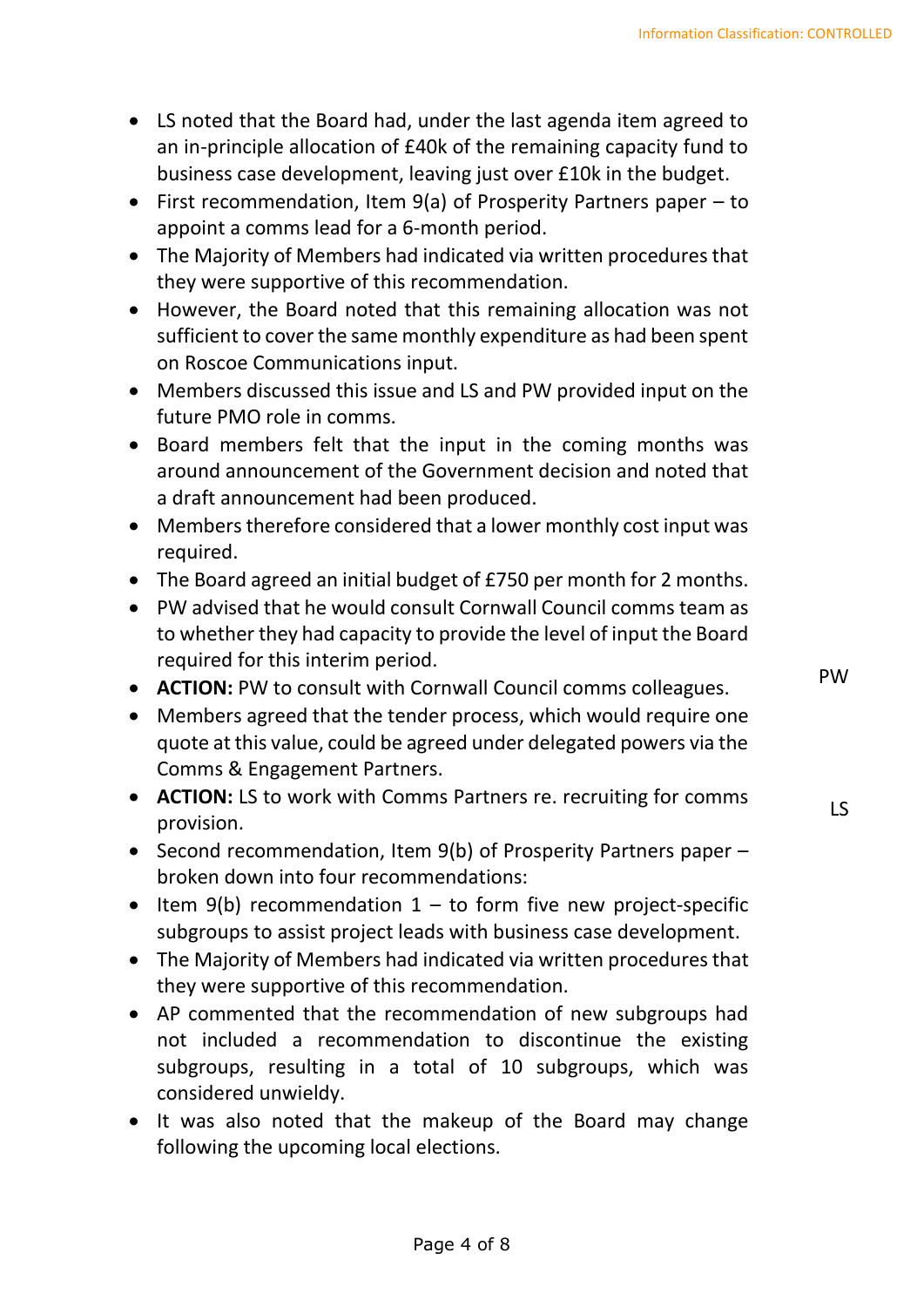- LS was asked to assess the requirement for the new subgroups against the existing groups and establish the skill sets required for the next stage.
- **ACTION:** LS to assess new vs existing subgroups and report back to the Board.
- $\bullet$  Item 9(b) recommendation 2 and 3 to support a dedicated Coordinator for the Board (role currently fulfilled by LS) and to fund this from the capacity budget.
- Members again noted that the remaining capacity budget, having agreed in-principle allocation of £40k to support business case development, did not allow sufficient capacity to support the funding of this role.
- PW reiterated that the requirements of this role varied from stage 1 (up to TIP submission) and stage 2 (HoTs, full business case development and project delivery and that any gaps in provision, although the hope was that the PMO could fully service this role, would be identifiable following establishment of the PMO.
- Item 9(b) recommendation 4 progression of Buzz Station project.
- LS provided a breakdown of the Member responses to this recommendation and advised that, of the options available, Members wished to explore replication of the project at alternative sites, if necessary and that this exploration should involve both assessing availability of vacant properties and also those under control of Cornwall Council and private sector investors.
- It was noted that this item related to a proposal in the Finance and Future Planning Partners report, and therefore AP moved to item 10(c) on the agenda to discuss further.

## 9. **Programme Management Office update**

- PW noted that a paper had been circulated to the Board the previous day. He apologised for the late circulation but advised that Officers had been working hard to set out this information based on the experience of Truro receiving their offer and the knowledge they had gained from correspondence from Government.
- PW advised the Board as to the process once an offer was received, with Heads of Terms (HoTs), a re-profiling of projects if necessary, based on sum awarded, and consideration of any conditions placed on any of the projects.
- Once an offer was made, there would be a two-month window for HoTs followed by a two-month window for project confirmation.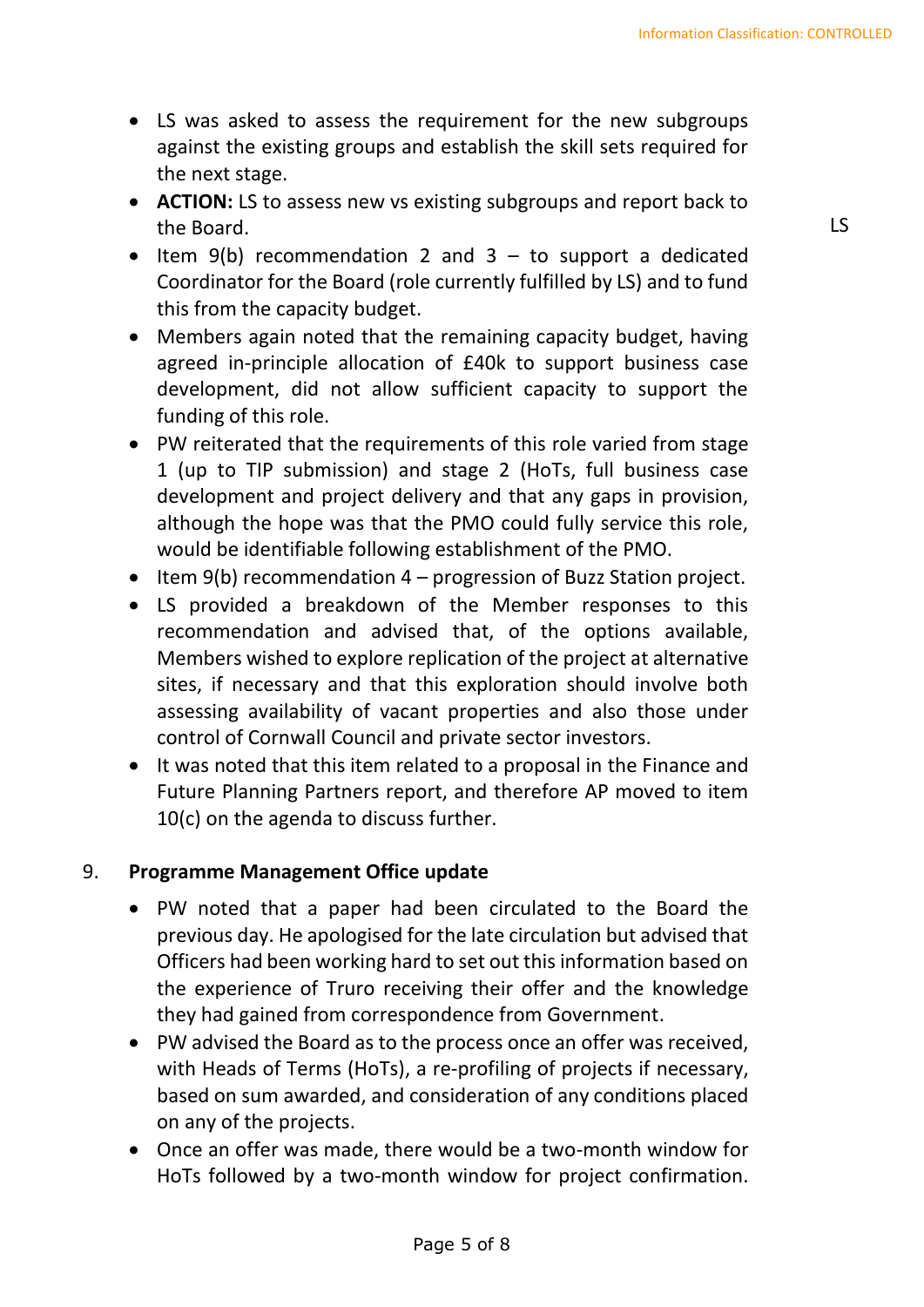Then the 12 months to develop full business cases would commence.

- PW had spoken to Arup about their experience with the transition of Boards across the country from stage one to stage two. It was noted that engagement was key and that the Board remain key ambassadors.
- Where stage one had involved the Board developing ideas and strategy, stage two was about enabling delivery.
- An important element was ensuring the projects remained true to the Board's vision throughout development.
- The PMO and the expertise it will bring, was also key during this stage.
- PW noted that, in order to assist with programming work for the PMO, Officers would set meeting dates for the rest of 2021.
- **ACTION:** BB to circulate future meetings dates.
- AP requested an organisational chart showing lines of reporting within the PMO. PW advised that he would speak with IM in this regard and circulate as soon as possible.
- PW confirmed that the PMO would sit in the Economic Growth Service with oversight by IM. PW noted IM team experience of delivering programmes of funding.
- PW advised that the Delivery Manager would have a direct relationship with projects leads and with the Board. The PMO would also have a key role in regular reporting back to Government.

## 10. **Partner Group Updates:**

## **a) Comms and Engagement**

- A report was circulated with the agenda pack.
- It was noted that, in SB absence, RHT would report on this item.
- RHT noted that the earlier decision regarding Comms covered this aspect of the report and requested a quick response from Cornwall Council regarding potential interim provision options.
- RHT advised that a successful Deal Makers meeting had taken place where project leads had been invited to present about their projects.

## **b) Creativity**

- TL noted that the group had received an interesting presentation from RG about her role in immersive tech.
- Information from RG would be circulated to the Board.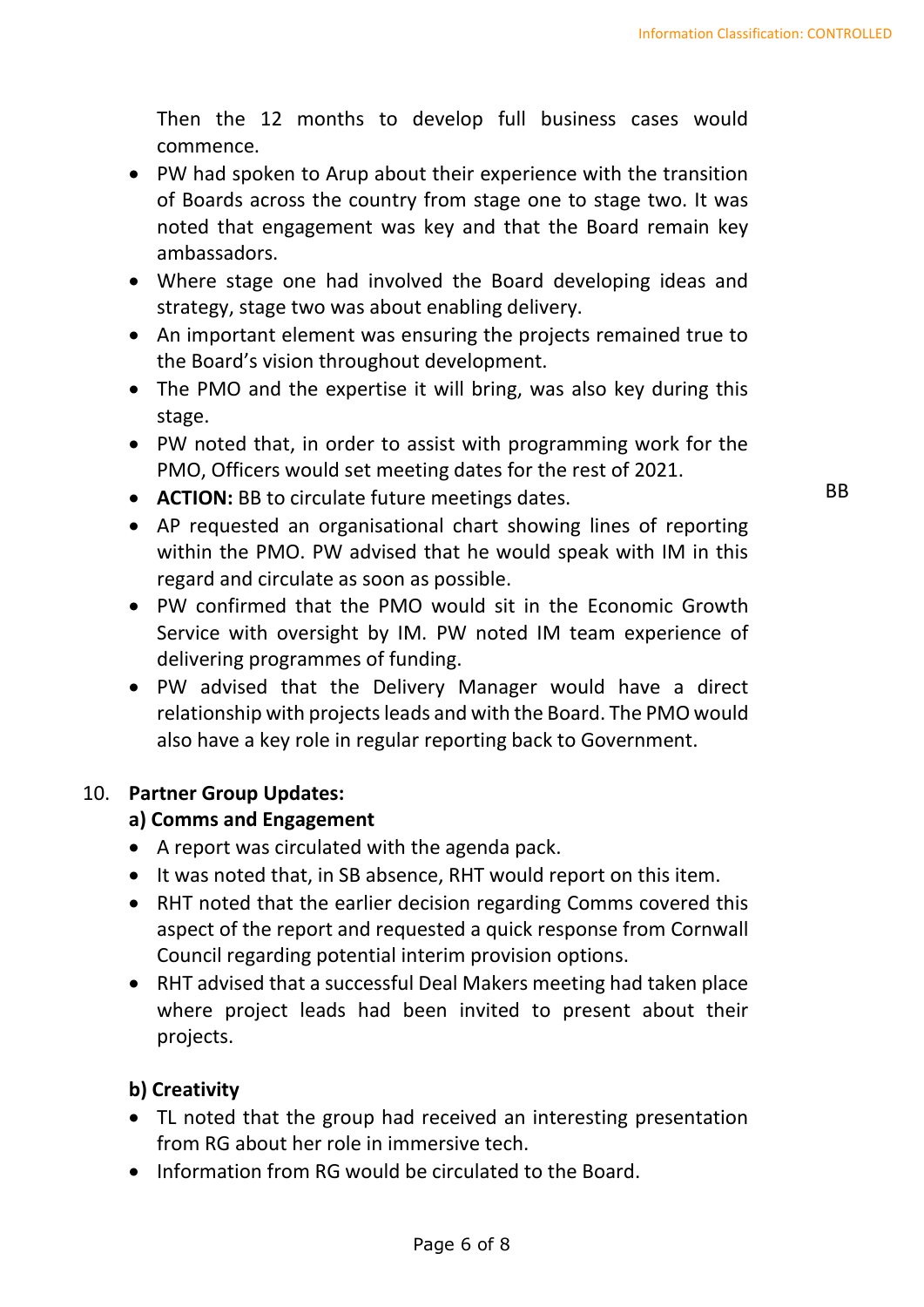• TL advised that final year architectural College students were using Camborne, and the Board's vision, as a basis for their projects. She noted that students could be invited to present their ideas to the Board.

## **c) Finance and Future Planning**

- A report was circulated with the agenda pack.
- SH advised that, due to current workload, she may require a deputy to assist with the stakeholder involvement with PMO recruitment.
- Any Members willing to deputise, or who would like to contribute suggestions of questions to ask, should email SH.
- Proposal of a single agenda item extraordinary Board meeting to discuss Buzz Station progress – Members agreed that this meeting was necessary and should be held as soon as was feasible.
- **ACTION:** BB to coordinate extraordinary Board meeting with Members and appropriate Cornwall Council Officers.
- SH reiterated her previous request for more regular updates.
- Other recommendations in the report had been covered under earlier agenda items.

## 11. **It's Possible Camborne CIC**

- RHT advised that the CIC had been established by some Board members to create a space in which revenue activity could be supported.
- RHT noted that the activity of this group would be wider than the Board/TIP and would explore support of other projects.
- It was noted that no formal decision was required but RHT asked for an indication of Board interest in a formal presentation by the CIC allowing discussion of the relationship between the CIC and the Board, with a view to a possible draft Memorandum of Understanding to be considered in July.
- Members present were supportive of this approach.

## 12. **Place and Regeneration Manager's Update**

• It was noted that this item had been covered under item 9.

## 13. **Chairs update**